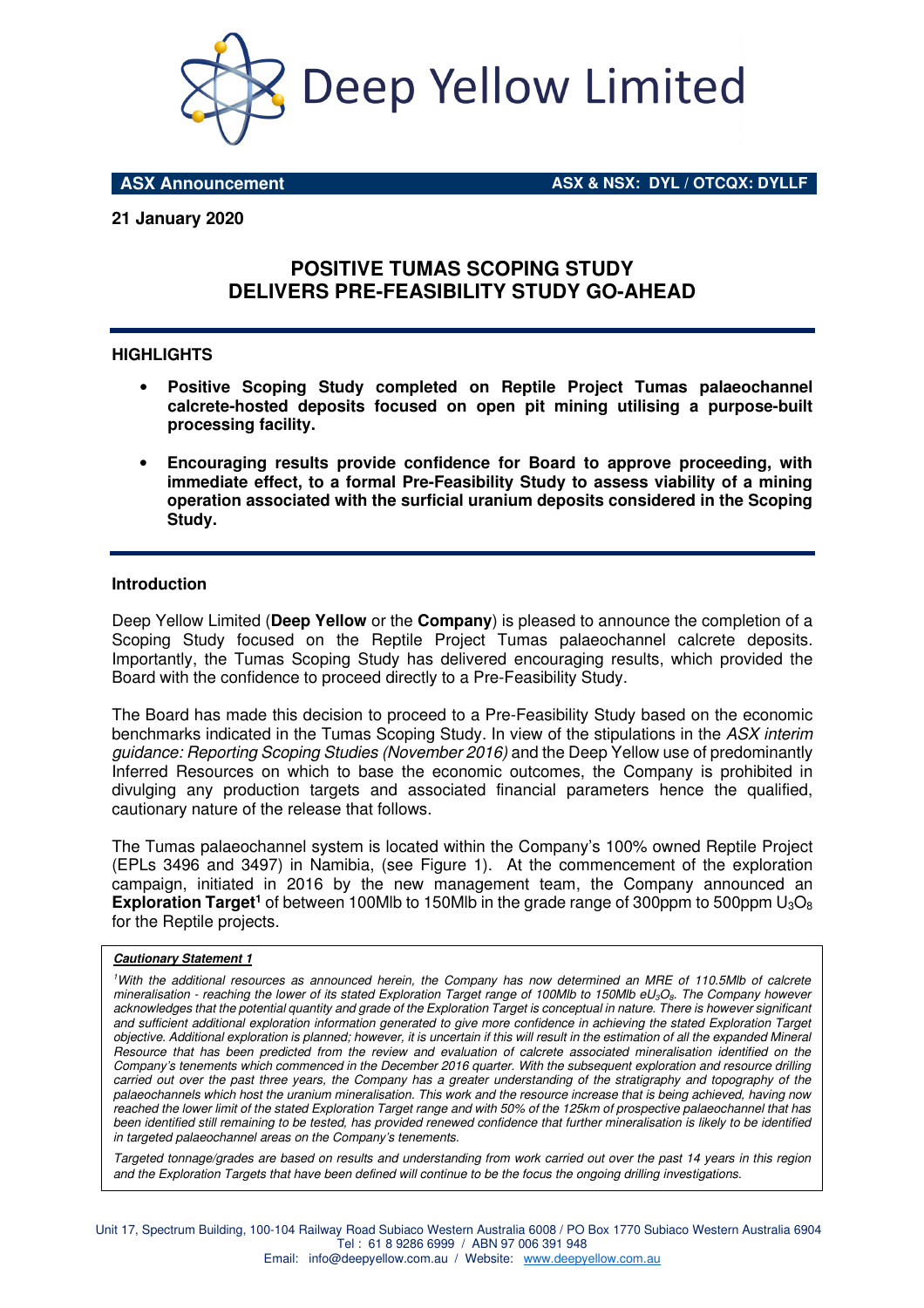

**Figure 1:** *Namibian locality map showing position of the Tumas Project.* 

This Exploration Target was based on Deep Yellow management's extensive and acknowledged experience, from exploration to successful mining and production, of these surficial calcreteassociated and channel-related deposits. Deep Yellow Managing Director, Mr John Borshoff and the management and technical team involved in development of the Tumas Scoping Study were also instrumental in the successful development of Paladin Energy Ltd. This team is the only group to have established two successful, conventional uranium operations in two countries on the African continent after a 20-year global uranium industry hiatus.

One of these operations was Paladin's Langer Heinrich uranium operation in Namibia, which successfully mined deposits similar to those which occur in the Tumas palaeochannel system. Consequently, the Company is confident with the expertise this team is able to bring to these studies.

Continued success over the past three years through various exploration programs has seen the resource base from this highly prospective palaeochannel increase threefold to a total calcrete/palaeochannel related Measured, Indicated and Inferred Mineral Resource of 92.5Mlb eU3O8, grading 303ppm (*refer to the Company's 2019 Mineral Resource and Reserve Statement dated 18 November 2019 and Appendix 1 attached).* 

To date, only approximately half of the 125km Tumas palaeochannel system has been properly tested and the consequent trebling of the Mineral Resources over a 3-year period reinforces the Company's confidence that the announced Exploration Target will be achieved during future exploration work.

**Commenting on the encouraging outcome of the Tumas Scoping Study, John Borshoff Managing Director/CEO said**: *"The completion of the Tumas Scoping Study and the positive decision that has emanated from it, represents an important milestone in the corporate evolution of Deep Yellow.* 

*"We have developed a unique and bold dual-pillar growth strategy to establish a multi-platform, low-cost global uranium company. Successful execution of our stated strategy aims to deliver a multi-mine 5-10Mlb per annum low-cost uranium production company with the expectation of each project achieving a minimum of 2-3Mlb per annum production capability. Development of our*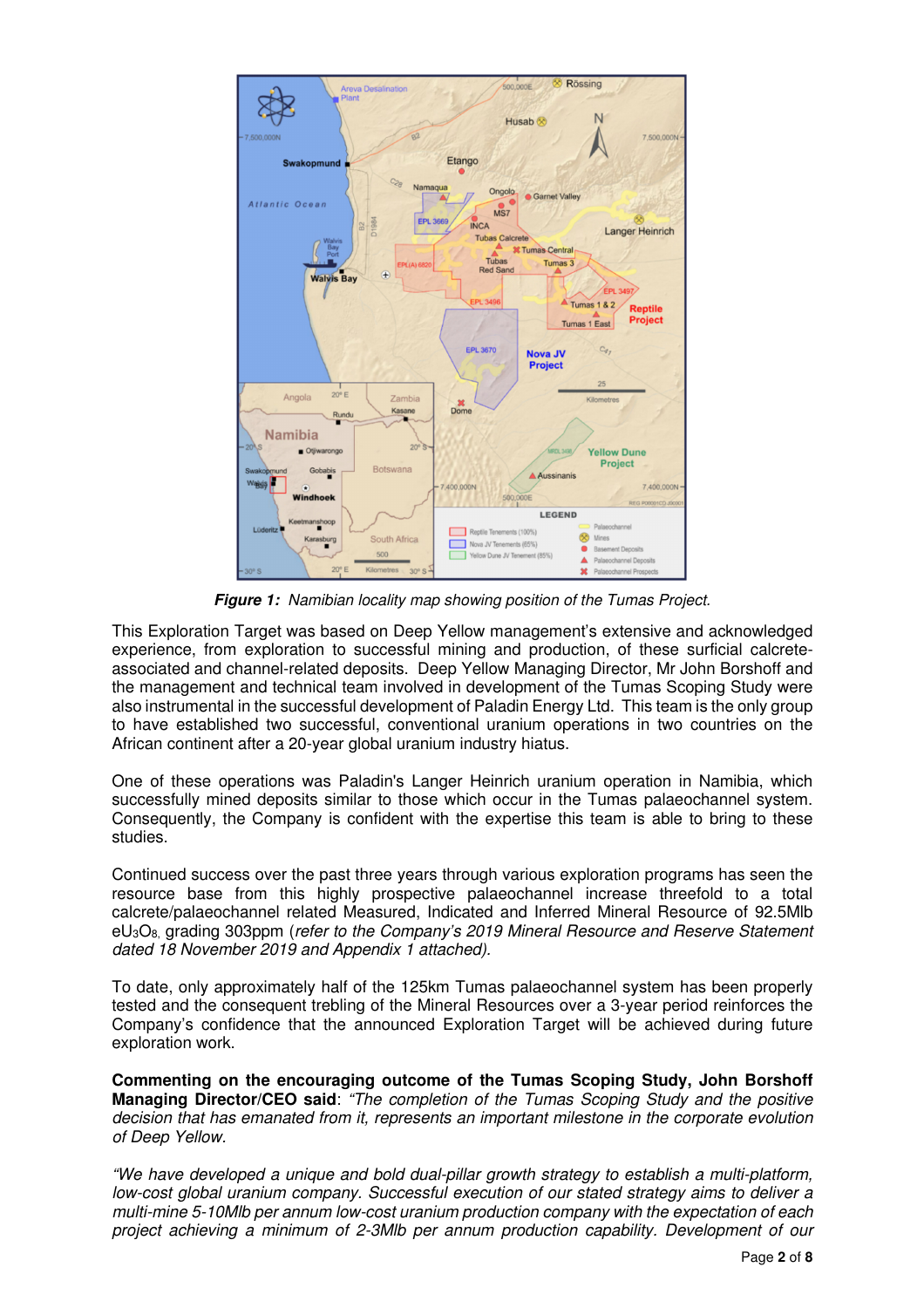*Namibian project portfolio is a critical element of this strategy and we are extremely pleased with the ongoing success we are experiencing in advancing our highly prospective Reptile Project.* 

*"The impressive results from the Study clearly demonstrate advancing this project to the prefeasibility study stage is justified, appreciating that uranium prices are expected to improve strongly over the next two to three years. With this approach, the Company has a significant opportunity to continue prudently advancing the Tumas palaeochannel deposits in a cost effective and timely manner and assist in achieving our aim of establishing Deep Yellow as a tier-one uranium producer."*

## **Tumas Scoping Study**

The **Scoping Study<sup>2</sup>** (**Study**) was undertaken to determine the potential viability of mining and processing the Tumas deposits, contained within a 30km radius of a purpose-built processing facility, (yet to be constructed) - see Figure 2.



**Figure 2:** *Study area showing potential operational footprint.* 

#### **Cautionary Statement 2**

*<sup>2</sup>The Study referred to in this announcement has been undertaken to ascertain whether a business case can be made to proceed with a Pre-Feasibility Study to test the potential viability of exploiting the Tumas uranium deposits that have been identified. It is a preliminary technical and economic study of the potential viability of the Tumas Project. It is based on low level technical and economic assessments and relevant assumptions (based on prior relevant experience) that are not sufficient to support the*  estimation of ore reserves. Further exploration and evaluation work and appropriate studies are required before Deep Yellow will *be in a position to estimate any Ore Reserves or provide any informed and qualified assurance of an economic development case.* 

*The Study is based on the material assumptions outlined below. These include assumptions about the availability of funding. While Deep Yellow considers all of the material assumptions to be based on reasonable grounds, there is no certainty that they will prove to be correct or that the range of outcomes indicated by the Study will be achieved.* 

*The Study provides a suitable basis for the Company to proceed to a Pre-Feasibility Study and no additional capital raising will be required by the Company to achieve this outcome. Investors should note, however, that should new capital be required due to unforeseen circumstances there is no certainty that Deep Yellow will be able to raise that amount of funding if needed. It is also possible that, should such funding be required, this may only be available on terms that may be dilutive to or otherwise affect the value of Deep Yellow's existing shares.* 

*Given the uncertainties involved, investors should not make any investment decisions based solely on the results of the Study.*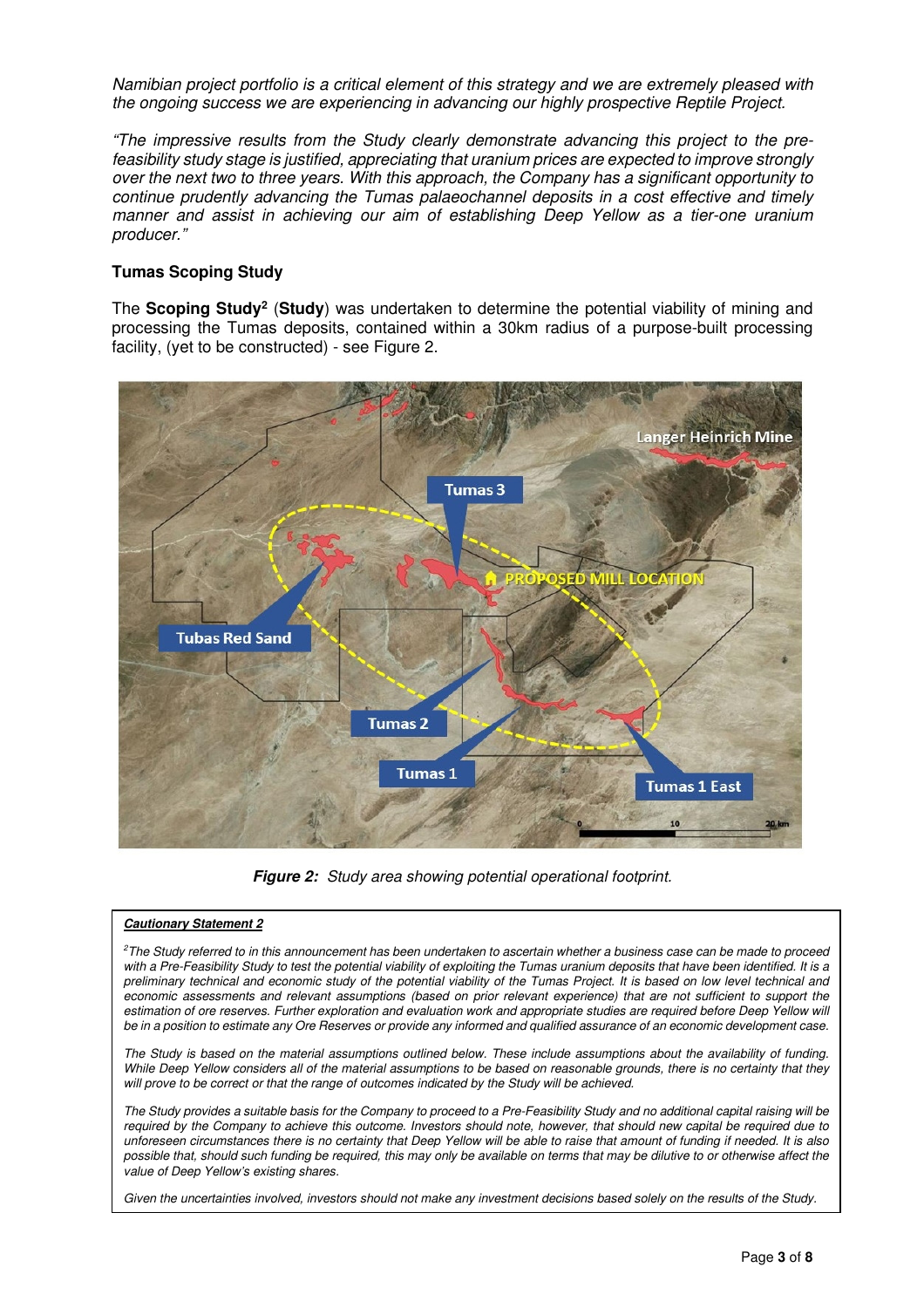The Study considered the timing and cost associated with permitting, site establishment, mining, material haulage, processing, administration and closure associated with the development concept. It is based on a combination of directly gathered project data together with highly relevant assumptions derived from the adjacent Langer Heinrich uranium deposit. (The current Deep Yellow management team had direct executive management involvement in establishing the Langer Heinrich operation from resource establishment, mining, processing design, operations, optimisation, ESG management and product marketing).

#### **Uranium Resources**

The Study was based on a high proportion of Inferred Resources**<sup>3</sup>** .

The proportion of JORC (2012) defined "Inferred" and "Measured and Indicated" Resource is a ratio of 80:20 comprising 17.2Mlb  $eU_3O_8$  grading 294ppm  $eU_3O_8$  Measured and Indicated Resources and 73.7Mlb\* eU3O8 grading 345ppm of Inferred Resources. See Table1*: Tumas 3, Tumas 1 & 2 and Tumas 1E deposits* (also *refer to the Company's 2019 Mineral Resource and Reserve Statement dated 18 November 2019 and Appendix 1 attached).* 

| Tumas 1, 2 and 3 Resources          |           |  |                                       | <b>March 2019 Status</b> |  |              | <b>October 2019 Status</b> |                                |              |  |
|-------------------------------------|-----------|--|---------------------------------------|--------------------------|--|--------------|----------------------------|--------------------------------|--------------|--|
| <b>Tumas</b><br>Deposit - JORC 2012 |           |  |                                       |                          |  |              | <b>Tumas 3 Deposit</b>     |                                |              |  |
| <b>Deposit</b>                      | Category  |  | Tonnes (M)                            | Grade<br>(ppm)           |  | $U_3O_8$ MIb | <b>Tonnes</b><br>(M)       | Grade<br>(ppm)                 | $U_3O_8$ MIb |  |
| Tumas 3 Expanded                    | Inferred  |  | 39.7                                  | 378                      |  | 33.1         | 39.7                       | 378                            | 33.1         |  |
| <b>Sub Total</b>                    |           |  | 39.7                                  | 378                      |  | 33.1         | 39.7                       | 378                            | 33.1         |  |
|                                     |           |  | <b>Tumas Project - JORC 2012</b>      |                          |  |              | <b>Tumas Project</b>       |                                |              |  |
| Tumas 1&2 Deposit                   | Measured  |  | 10.8                                  | 383                      |  | 9.1          | 10.8                       | 383                            | 9.1          |  |
| Tumas 1&2 Deposit                   | Indicated |  | 5.5                                   | 333                      |  | 4.0          | 5.5                        | 333                            | 4.0          |  |
| Tumas 1&2 Deposit                   | Inferred  |  | 5.7                                   | 211                      |  | 2.3          | 5.7                        | 211                            | 2.7          |  |
| Tumas 1 – East                      | Inferred  |  | 25                                    | 335                      |  | 18.5         | 35.2                       | 319                            | 24.8         |  |
| <b>Sub Total</b>                    |           |  | 47                                    | 331                      |  | 34.3         | 57.2                       | 322                            | 40.6         |  |
|                                     |           |  | <b>Tubas Sand Project - JORC 2012</b> |                          |  |              | <b>Tubas Sand Project</b>  |                                |              |  |
| Tubas Sand Deposit #                | Indicated |  | 10.0                                  | 187                      |  | 4.1          | 10.0                       | 187                            | 4.1          |  |
| Tubas Sand Deposit #                | Inferred  |  | 24.0                                  | 163                      |  | 8.6          | 24.0                       | 163                            | 8.6          |  |
| <b>Sub Total</b>                    |           |  | 34.0                                  | 170                      |  | 12.7         | 34.0                       | 170                            | 12.7         |  |
| Tubas Calcrete Resource - JORC 2004 |           |  |                                       |                          |  |              |                            | <b>Tubas Calcrete Resource</b> |              |  |
| <b>Tubas Calcrete Deposit</b>       | Inferred  |  | 7.4                                   | 374                      |  | 6.1          | 7.4                        | 374                            | 6.1          |  |
| <b>Sub Total</b>                    |           |  | 7.4                                   | 374                      |  | 6.1          | 7.4                        | 374                            | 6.1          |  |
| Tumas 1, 2, 3 & Tubas Total         |           |  | 128.1                                 | 305                      |  | 86.2         | 137.8                      | 303                            | 92.5         |  |

**Table 1:** *Tumas 1, 2 and 3 - current and previous JORC 2012 MRE - Indicated, Measured and Inferred Resource Estimates at 200ppm eU3O8 cut off* 

**Note:** *Figures have been rounded and totals may reflect small rounding errors. eU3O8 - equivalent uranium grade as determined by downhole gamma logging. Gamma probes were calibrated at the Langer Heinrich uranium mine test pit. During drilling, probes were checked daily against a standard source.* 

#### **Cautionary Statement 3**

*<sup>3</sup>There is a low level of geological confidence associated with inferred mineral resources and there is no certainty that further*  exploration work will result in the determination of sufficient indicated mineral resources. The conversion of sufficient indicated *resources is based on the Company's current expectations from future results or events and should not be solely relied upon by investors when making investment decisions. Further exploration and evaluation work and appropriate studies are required before Deep Yellow will be in a position to estimate any ore reserves or to provide any informed and qualified assurance of an economic development case.*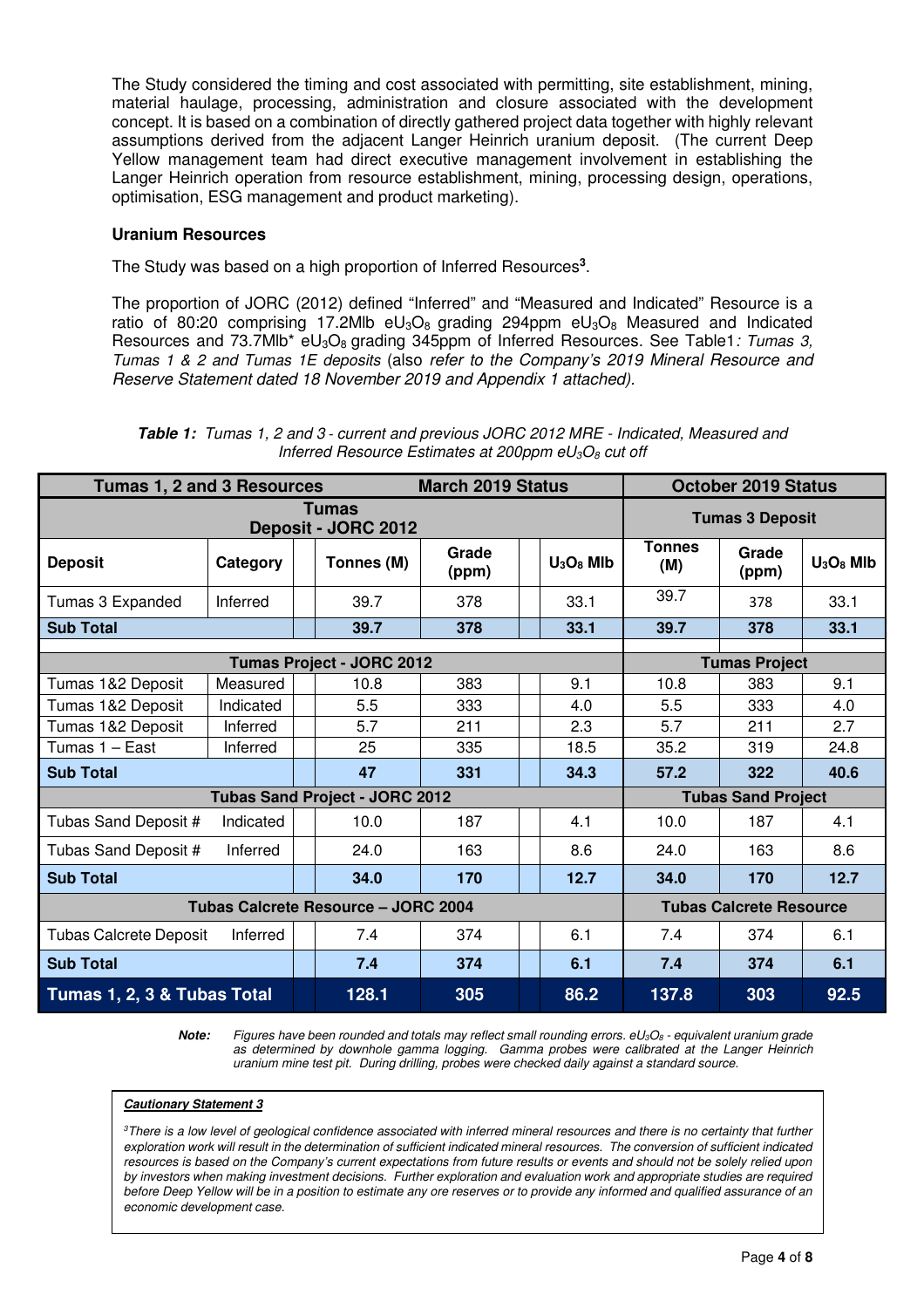The Company is confident in converting a sufficient amount of the Inferred Resource to Indicated to establish an Ore Reserve Statement for the Pre-Feasibility Study for the following reasons:

- the depth of geological knowledge the Company holds regarding these palaeochannelrelated uranium deposits is very high; and
- the management team's working familiarity with the resource base of the adjacent Langer Heinrich uranium mine deposits (the Company believes that the Tumas Project Resources are an extension of the palaeochannel system and resources located at the Langer Heinrich Mine).

The Inferred Resource mineralisation established at Tumas is delineated in four discrete deposits occurring over a 40km long zone within the prospective palaeochannel system. 83% of the Tumas 1 & 2 deposits (occurring east-adjacent to the Tumas 3 deposit) is in an Indicated and Measured Resource status. This type of mineralisation is remarkably consistent over an extensive length. The Company is confident that the Inferred Resources at Tumas 3 will convert to a sufficiently large Indicated Resource for the purposes of Ore Reserve estimation during the Pre-Feasibility Study.

## **Development Timing**

The timing of both the Study and the Pre-Feasibility Study, as advised previously (see ASX release dated 24 September 2019), has been developed for a possible development decision (should all subsequent studies prove positive) which is at least two to three years away and based on the uranium price reaching US\$60/lb to US\$70/lb on a predicted supply/demand dynamic where shortages are anticipated at that time in the global uranium market.

The studies are structured to provide Deep Yellow with sufficient time to align with a potential development in the period 2023-24.

#### **The Deep Yellow Growth Strategy**

Deep Yellow has declared its strategic growth plan on previous occasions, built around establishing the Company as a low-cost, tier-one global uranium platform able to offer production optionality. This is a two-pronged strategy focused on firstly advancing the development of its Namibian projects and secondly, via sector consolidation, to acquire additional projects through merger and acquisition. This utilises the strong uranium project development, operational and corporate capabilities and proven track record of the Deep Yellow management team**<sup>4</sup>** .

The Company remains well-funded to continue the execution of this strategy over the next 12 months.

#### **Scoping Study Outcomes**

The analysis undertaken for the Study relies on many assumptions to be assessed in followon studies based on emerging project data as well as the relevant experience of the Deep Yellow management team. This evaluation indicates the Tumas Project meets the Company's investment criteria having the potential to achieve the stated corporate benchmarks required by the Deep Yellow growth strategy.

#### **Expertise and Experience Statement 4**

*<sup>4</sup>Mr John Borshoff and the management team, both corporate and technical, involved in completing the Scoping Study were involved with the successful development of Paladin Energy Ltd in the pre-Fukushima period. This is the only group to have established two successful, conventional uranium operations in two countries after a 20-year global uranium industry hiatus. One of these operations was the Langer Heinrich uranium operation in Namibia (adjacent to the Tumas Project), which successfully mined deposits similar to those which occur in the Tumas palaeochannel system. Consequently, with this expertise at hand, the Company is justifiably confident it is able to bring appropriate expertise to the issues in the Study.*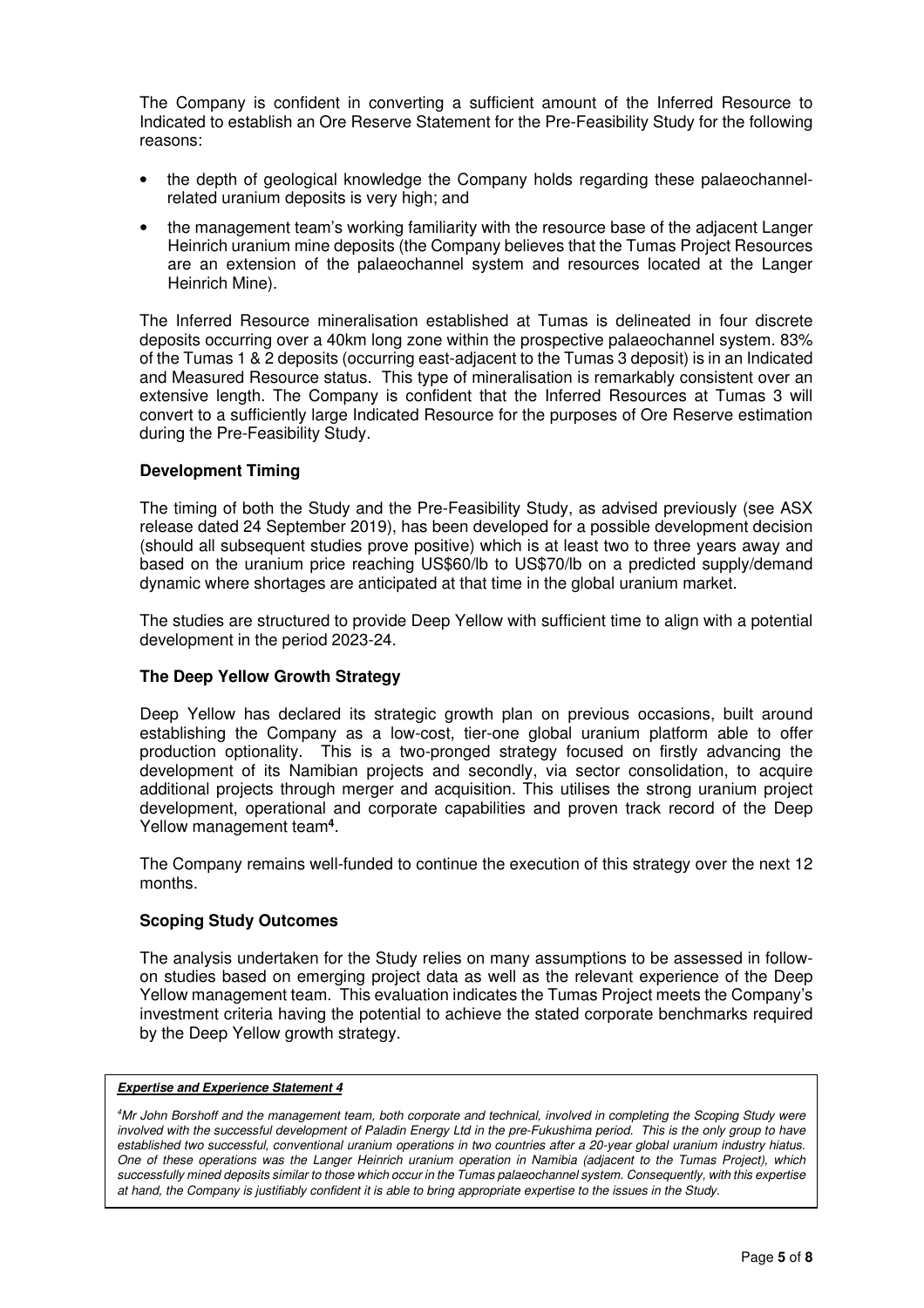## **Approval to Proceed to Pre-Feasibility**

The Board of Deep Yellow has determined that due to the positive results of the Study the Company will now progress to a Pre-Feasibility Study with immediate effect to further evaluate the potential economic viability of the Tumas uranium resources.

The Pre-Feasibility Study is expected to be completed in the December 2020 quarter and will represent a further significant milestone in the Company fulfilling its stated ambition of becoming a multi-platform, low-cost, global uranium company.

Yours faithfully

**JOHN BORSHOFF** Managing Director/CEO Deep Yellow Limited

# **For further information, contact:**

John Borshoff Phone: +61 8 9286 6999 Managing Director/CEO **Email:** john.borshoff@deepyellow.com.au

For further information on the Company and its projects, please visit the website at: www.deepyellow.com.au

# **ABOUT DEEP YELLOW LIMITED**

*Deep Yellow Limited is a specialist differentiated uranium company implementing a new contrarian strategy to grow shareholder wealth. This strategy is founded upon growing the existing uranium resources across the Company's uranium projects in Namibia and the pursuit of accretive, countercyclical acquisitions to build a global, geographically diverse asset portfolio. The Company's cornerstone suite of projects in Namibia is situated within a top-ranked African mining destination in a jurisdiction that has a long, well regarded history of safely and effectively developing and regulating its considerable uranium mining industry.* 

# **Competent Person's Statement**

*The information in this announcement that relates to the* **Tumas Mineral Resources Estimate and the Mineral Resource Database** *is based on work completed by Mr. Martin Hirsch, M.Sc. Geology, who is a member of the Institute of Materials, Minerals and Mining (UK) and the South African Council for Natural Science Professionals. Mr. Hirsch is now the Manager for Resources and Pre-Development for Reptile Mineral Resources (Pty) Lt and, has sufficient experience which is relevant to the style of mineralisation and type of deposit under consideration and to the activity which he is undertaking, to qualify as a Competent Person in terms of the 'Australasian Code for Reporting of Exploration Results, Mineral Resources and Ore Reserves' (JORC Code 2012 Edition). Mr. Hirsch consents to the inclusion in this announcement of the matters based on his information in the form and context in which it appears.* 

*Where the Company refers to the other JORC 2012 resources and JORC 2004 resources in this report, it confirms that it is not aware of any new information or data that materially affects the information included in the original announcements and all material assumptions and technical parameters underpinning the resource estimates in those original announcements continue to apply and have not materially changed.* 

*The JORC 2004 classified resources have not been updated to comply with the JORC Code 2012 on the basis that the information has not materially changed since it was last reported, however they are being progressively reviewed to bring all resources up to JORC 2012 standard.*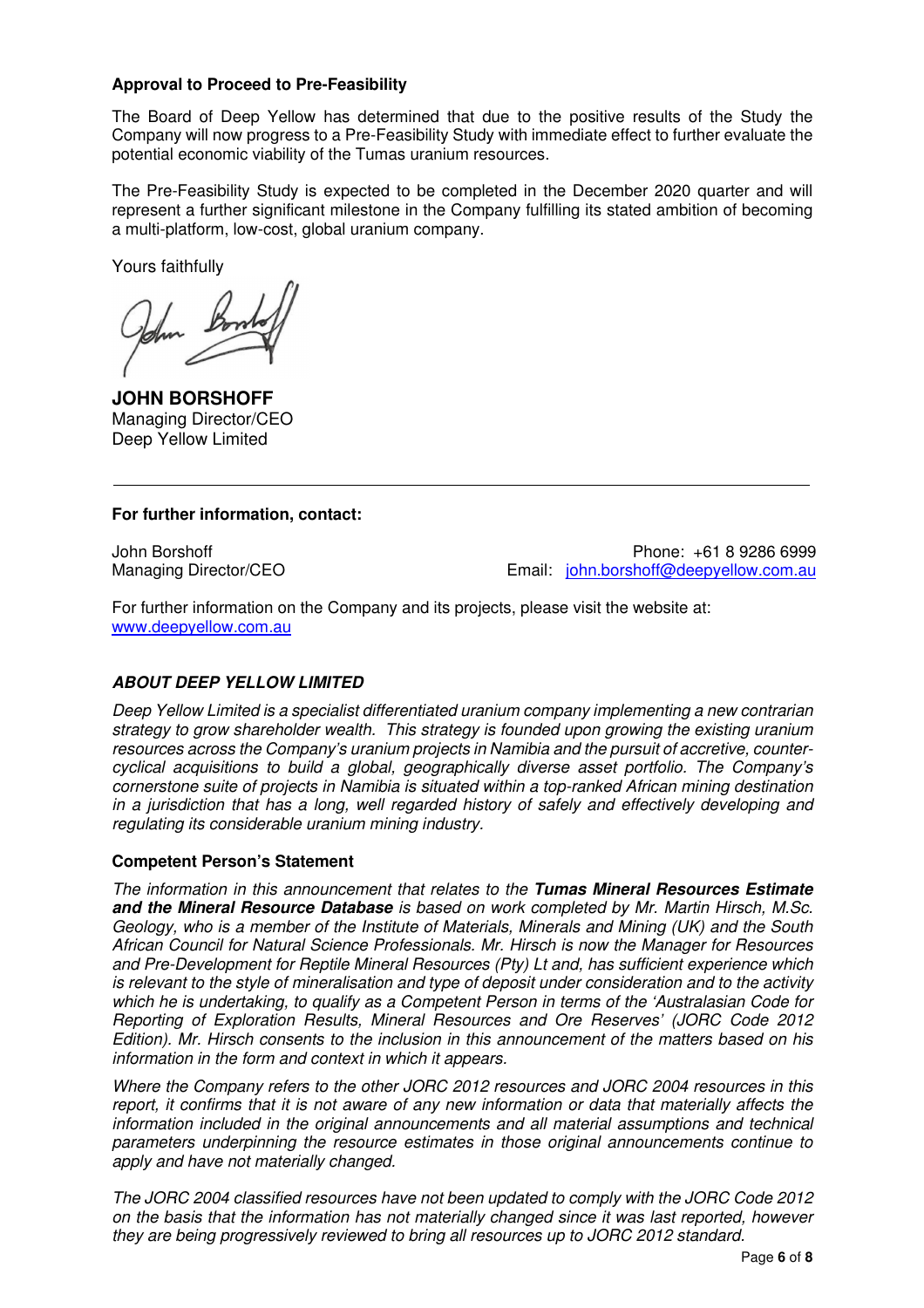## **Project and Technical Expertise**

*Mr Darryl Butcher is a process engineer/metallurgist working for Deep Yellow and has sufficient relevant experience to advise the Company on matters relating to mine development and uranium processing, project scheduling, processing methodology and project capital and operating costs. Mr Butcher is satisfied that the information provided in this ASX announcement has been determined to a scoping study level of accuracy and, based on the data provided by the Company and experience in development of similar deposits, considers that progress to a pre-feasibility study can be justified.* 

#### **Forward Looking Statement**

*Any statements, estimates, forecasts or projections with respect to the future performance of Deep Yellow and/or its subsidiaries contained in this presentation are based on subjective assumptions made by Deep Yellow's management and about circumstances and events that have not yet taken place. Such statements, estimates, forecasts and projections involve significant elements of subjective judgement and analysis which, whilst reasonably formulated, cannot be guaranteed to occur. Accordingly, no representations are made by Deep Yellow or its affiliates, subsidiaries, directors, officers, agents, advisers or employees as to the accuracy of such information; such statements, estimates, forecasts and projections should not be relied upon as indicative of future value or as a guaranteed of value or future results; and there can be no assurance that the projected results will be achieved.*